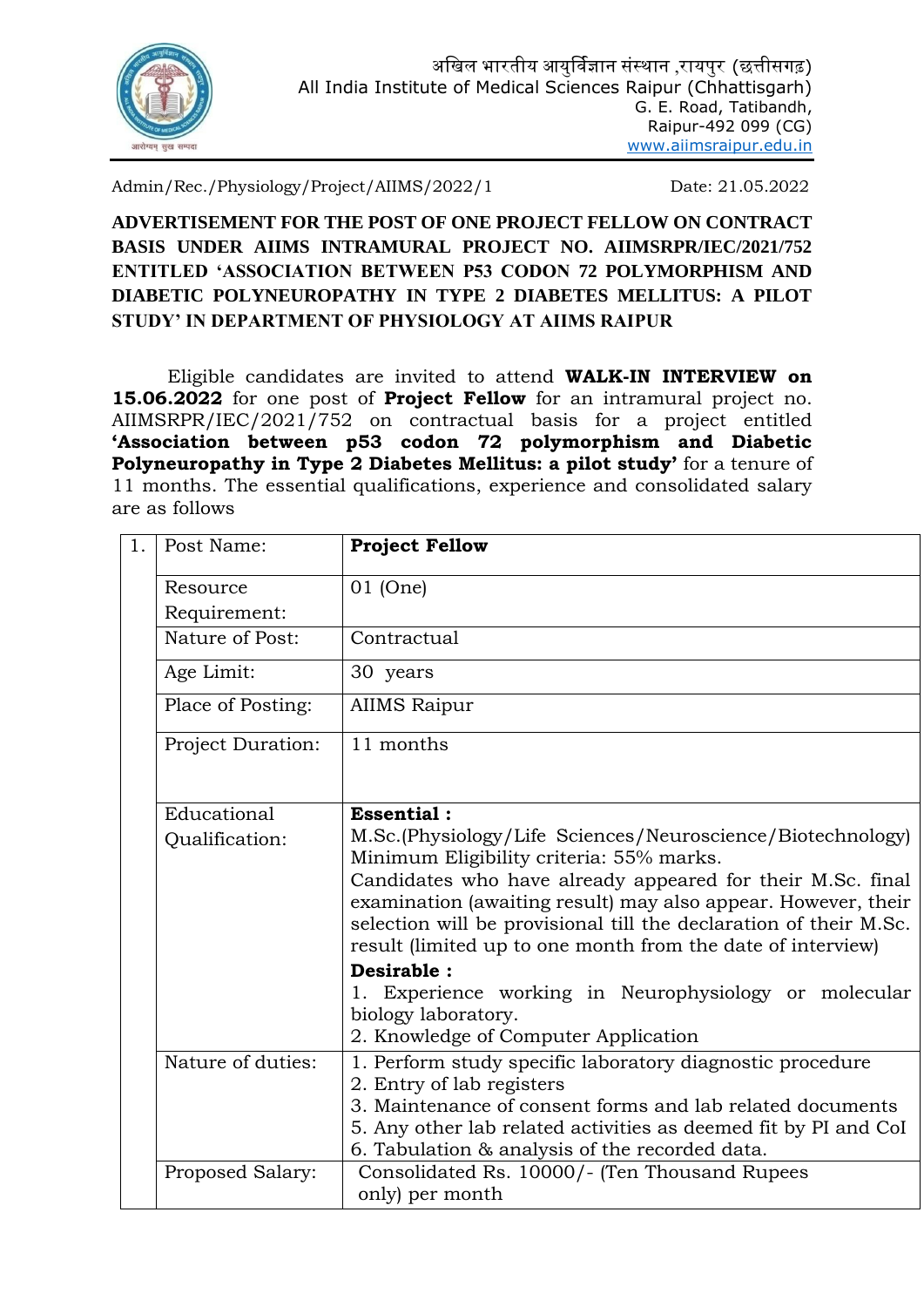## **Terms and conditions**

- 1. This is a fixed tenure contractual vacancy under project and not an employment on AIIMS Raipur pay roll.
- 2. Employment will automatically terminate upon completion of the 11 months from the day of joining of duties and there is no liability for permanent employment on AIIMS, Raipur or principal investigator.
- 3. The appointment can be terminated with one month notice from either side without assigning any reason
- 4. Extension on the job may be given if there is further requirement or extension of project depending upon previous work performance evaluation report.
- 5. The candidates have no right to claim permanent employment based on this job.
- 6. No TA/DA will be paid for attending the interview/written exam.
- 7. Mere fulfilling the essential qualification does not guarantee for the selection

#### **Date and time of Walk in Interview:**

| Reporting Time            | $: 10.00$ am |
|---------------------------|--------------|
| Date of Walk-in-Interview | : 15.06.2022 |

**Venue:** Seminar Room, Department of Physiology, Medical College Building, Gate no 5, All India Institute of Medical Sciences, Tatibandh, G.E Road, Raipur, Pin: 492099

For any queries contact or write to : Dr. Jayshri R. Ghate Principal Investigator Additional Professor Department of Physiology AIIMS, Raipur

Email:ghatejayshri@aiimsraipur.edu.in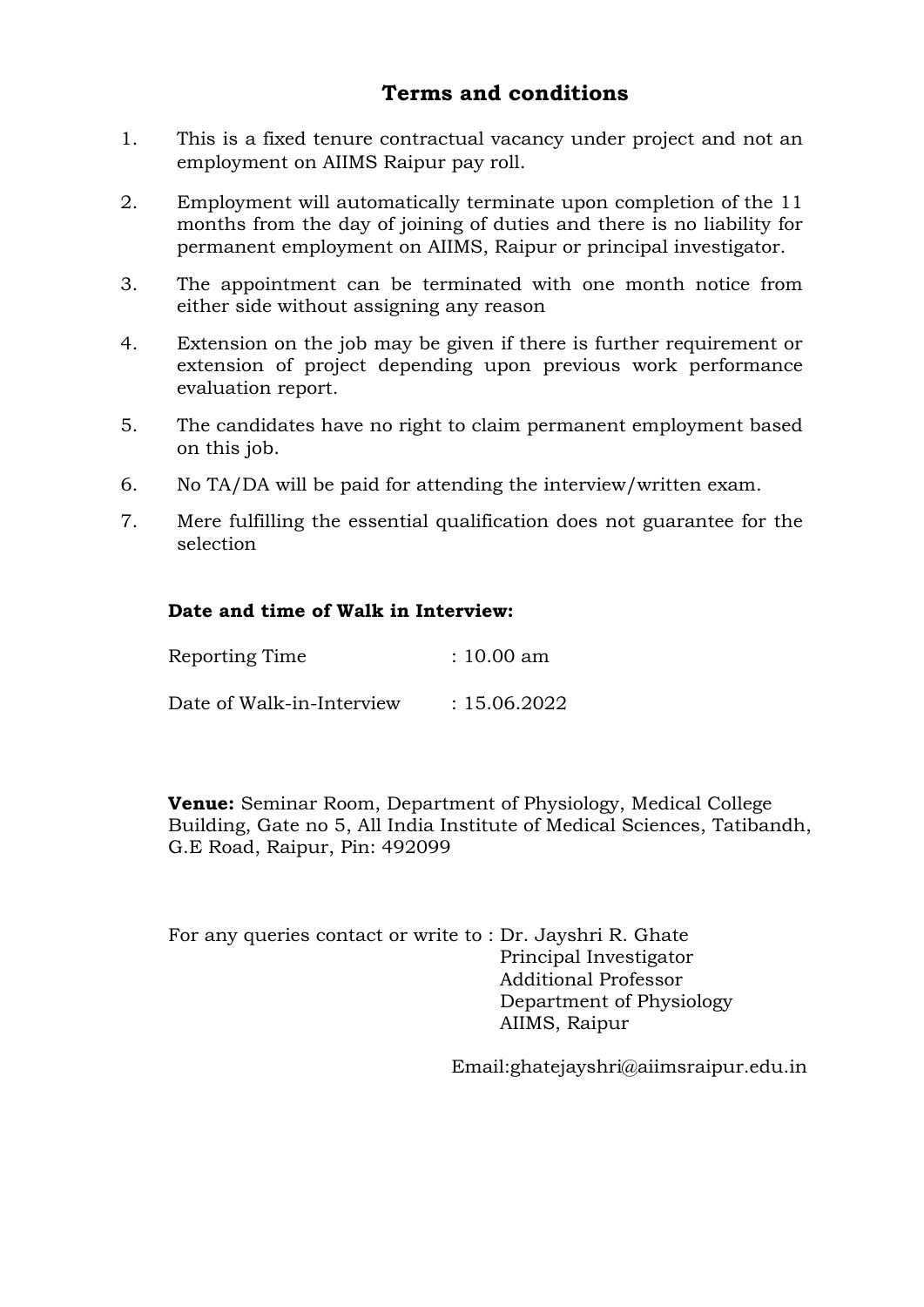

### **APPLICATION FORM TO THE POST OF………………………………………… ON CONTRACTUAL BASIS FOR A PROJECT ENTITLED "NATIONAL ENVIRONMENTAL HEALTH PROFILE" TO BE CONDUCTED AT AIIMS RAIPUR (CG).**

| 1. Name of the post applied for:- | Affix         |               |  |
|-----------------------------------|---------------|---------------|--|
|                                   |               | Passport Size |  |
| 2. Name of the Project:-          | self-attested |               |  |
|                                   |               | colour        |  |
|                                   | photograph    |               |  |
| 3. Name in block letters:-        | here.         |               |  |
|                                   |               |               |  |
|                                   |               |               |  |
|                                   |               |               |  |
|                                   |               |               |  |

#### 4. Father / Husband's Name in block letters:-

#### 5. Postal Address:

State:-

| ------- |  |  |  |  |  |  |  |  |  |  |  |  |
|---------|--|--|--|--|--|--|--|--|--|--|--|--|
|         |  |  |  |  |  |  |  |  |  |  |  |  |
|         |  |  |  |  |  |  |  |  |  |  |  |  |
|         |  |  |  |  |  |  |  |  |  |  |  |  |
|         |  |  |  |  |  |  |  |  |  |  |  |  |
|         |  |  |  |  |  |  |  |  |  |  |  |  |
|         |  |  |  |  |  |  |  |  |  |  |  |  |

PIN:-

| $P \cup V =$<br>. |  |  |  |  |  |
|-------------------|--|--|--|--|--|
|                   |  |  |  |  |  |
|                   |  |  |  |  |  |
|                   |  |  |  |  |  |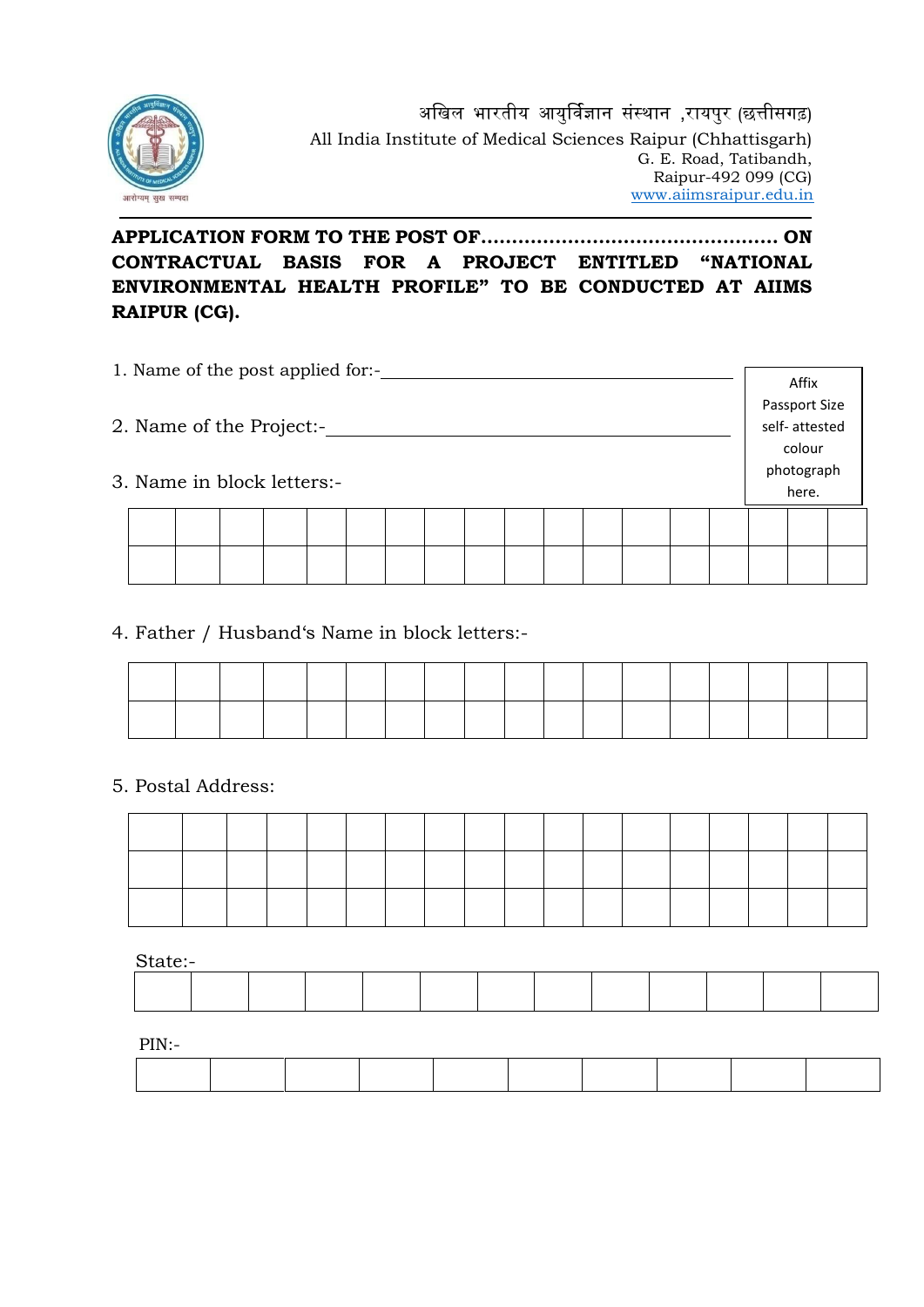| 6. Contact Number:- |  |  |  |  |  |
|---------------------|--|--|--|--|--|
|                     |  |  |  |  |  |
|                     |  |  |  |  |  |
|                     |  |  |  |  |  |
|                     |  |  |  |  |  |

7. E-mail ID:-

#### 8. Permanent Address:



PIN:-

| - -<br>. |  |  |  |  |  |  |  |  |  |  |  |  |
|----------|--|--|--|--|--|--|--|--|--|--|--|--|
|          |  |  |  |  |  |  |  |  |  |  |  |  |
|          |  |  |  |  |  |  |  |  |  |  |  |  |

# 9. Date of Birth with documentary

Evidence-

- 10. Category: UR/OBC/SC/ST
- 11. Gender:- Male /Female

### 12. Educational Qualification:-

| Name of the<br>Examination | Subject/<br>Discipline/<br>Speciality | University/<br>Institute/<br>College | Year of<br>Passing final<br>examination | Marks<br>obtained | Percentage |
|----------------------------|---------------------------------------|--------------------------------------|-----------------------------------------|-------------------|------------|
|                            |                                       |                                      |                                         |                   |            |
|                            |                                       |                                      |                                         |                   |            |
|                            |                                       |                                      |                                         |                   |            |
|                            |                                       |                                      |                                         |                   |            |
|                            |                                       |                                      |                                         |                   |            |
|                            |                                       |                                      |                                         |                   |            |